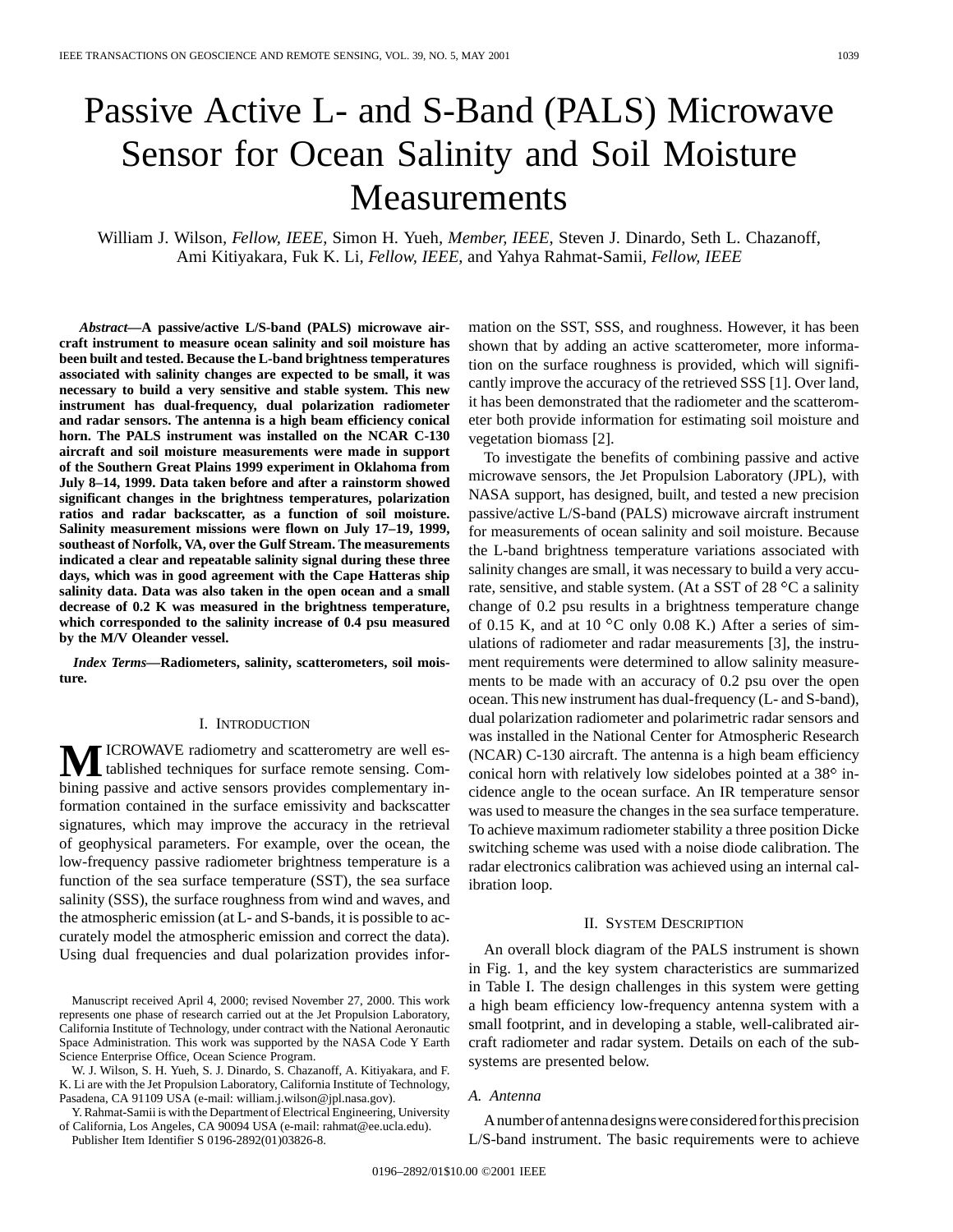

Fig. 1. PALS overall system block diagram showing the separate L and S-band radiometers and radars.

| Radiometer Frequencies (L & S)                          | 1.41 and 2.69 GHz               |  |
|---------------------------------------------------------|---------------------------------|--|
| Radiometer Polarizations                                | Vertical (V) and Horizontal (H) |  |
| Radar Center Frequencies (L & S)                        | 1.26 and 3.15 GHz               |  |
| Radar Polarizations                                     | VV, HH, VH                      |  |
| Antenna Type                                            | Conical Horns                   |  |
| Aperture Diameters $(L & S)$                            | $1.0$ and $0.5$ m               |  |
| Antenna Gain and Beam Efficiency                        | 23 dB and $> 92\%$              |  |
| Antenna Beam Incidence Angle                            | 38°                             |  |
| Antenna Footprint Spatial Resolution at 1.2 km altitude | 0.6 km                          |  |
| Radiometer Bandwidth (L & S)                            | 20 and 5 MHz                    |  |
| Radiometer NEDT per Footprint (L & S)                   | 0.12 and 0.28 K                 |  |
| Radiometer Absolute Accuracy                            | $\pm 2K$                        |  |
| Radar Transmit Power and Duty Cycle                     | 5 Watts and 8%                  |  |
| Radar Noise Equivalent $\sigma_0$ at 1.2 km altitude    | $<$ -45 dB                      |  |
| Radar Calibration Stability                             | $0.1$ dB                        |  |

TABLE I PALS SYSTEM CHARACTERISTICS

low loss, beam efficiencies >90% sidelobes <20 dB, and cross polarization isolation  $>20$  dB. Additionally, the antenna was to be low cost and built in a short time. It was concluded that with these constraints, the best choice for the antenna to meet these requirements was the conical horn. (It should be noted that at L-band, an offset parabolic reflector antenna with a 1-m diameter would have a feed horn nearly as large as the conical horn used, and would be more difficult to accommodate on the aircraft.) The two conical antenna horns were made with 0.125-in thick rolled sheet aluminum, with the conical sections riveted together. The L-band antenna has an output diameter of 1.0 m and a length of 2.7 m. The S-band antenna has an output diameter of 0.5 m and a length of 1.7 m.

A waveguide to coax orthomode transducer (OMT) is attached to the end of the horn to separate the Vertical (V) and Horizontal (H) polarizations. The calculated and measured antenna patterns of the S-band horn are shown in Fig. 2. This data shows the good agreement between the calculated and measured antenna patterns. (The difference between the measured and calculated cross-polarized patterns at  $0^\circ$  is probably due to a small misalignment in the antenna range mounting fixture.) These characteristics of the S-band antenna are summarized in Table II. The L-band antenna pattern was not measured because of time and budget restrictions. However, because the L-band antenna was a scaled copy of the S-band antenna, the calculated parameters for the L-band antenna horn were judged to be adequate for the system calibrations in this paper. It is planned to measure the L-band antenna pattern in the near future, so a more accurate data analysis can be made.

At each frequency, the conical horn antenna is time shared between the radiometer and radar. The system is switched to the radar scatterometer 17% of the time. The system is also switched between the two polarizations so that only one set of radar and radiometer electronics was required for each frequency band. This feature also improved the relative calibration accuracy between the two polarizations; however, it reduced the data integration time, which was not a problem in this slow moving, single beam aircraft system.

The two antenna horns were mounted in an aluminum frame and installed on the back ramp of the C-130 aircraft. During the flights, the ramp of the C-130 aircraft was lowered and the frame assembly was raised to the position where the antennas were pointing down to the 38° incidence angle. A photograph of the raised antenna assembly is shown in Fig. 3. (The antenna angle with respect to the C-130 ramp vertical angle was  $40^{\circ}$ . With the nominal aircraft pitch angle of  $\sim$ 2 $\degree$  during the flights, this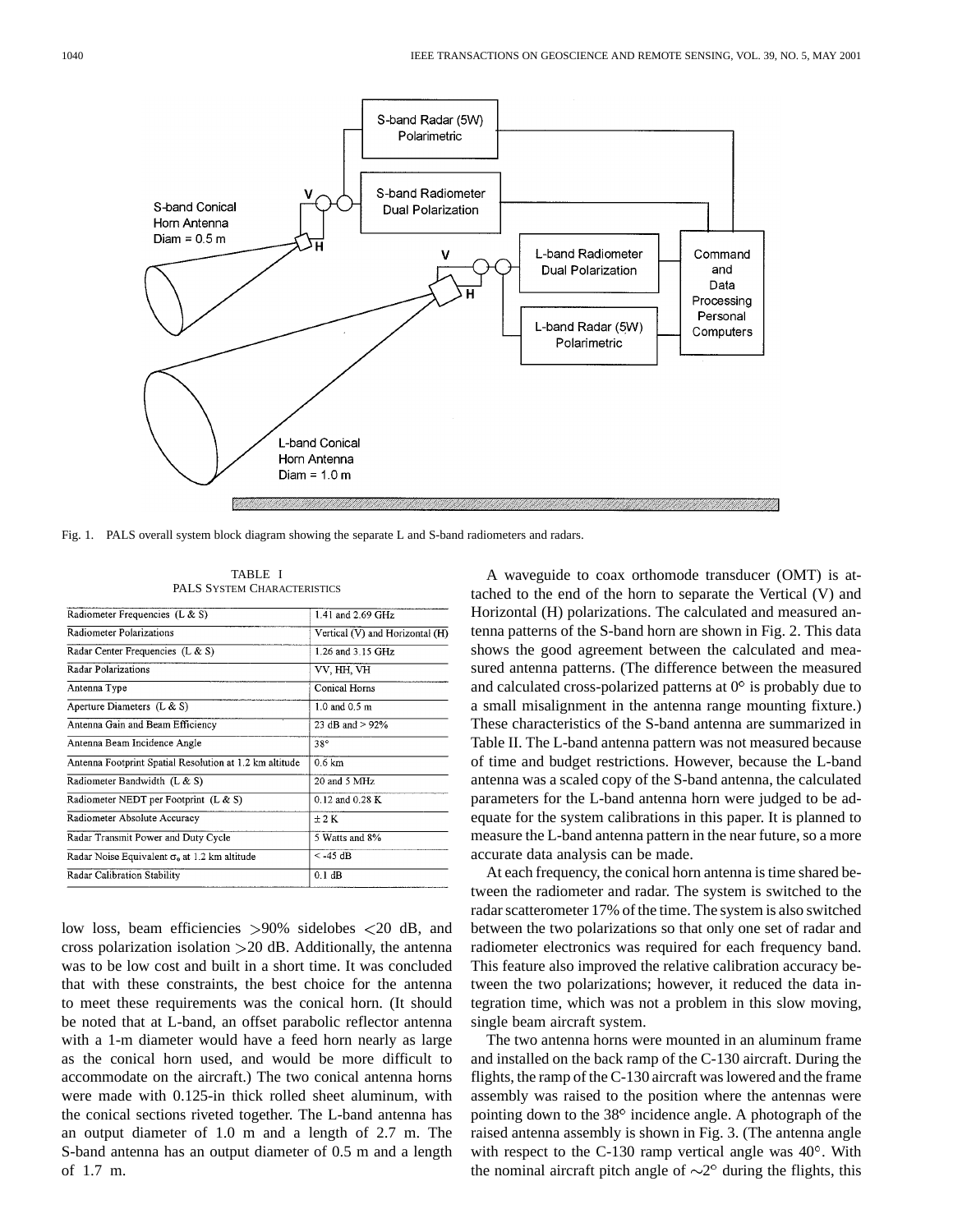

Fig. 2. S-band calculated and measured antenna patterns in  $45^{\circ}$  plane for the conical horn. Both copolarized and cross-polarized patterns are shown. Due to imperfections in the horn construction and/or small antenna range alignment errors, the measured cross-polarization pattern did not show the deep null of the calculated pattern at  $0^\circ$ .

TABLE II S-BAND ANTENNA CHARACTERISTICS IN A 45° PLANE

| Parameter                                          | Calculated     | Measured              |
|----------------------------------------------------|----------------|-----------------------|
| 3 dB Beamwidth (HPBW)                              | $13.4^{\circ}$ | $13.2^{\circ}$ + 0.3° |
| Beam Efficiency (Power in 2.5*HPBW over $\pm$ 45°) | 92.7%          | $93.3% + 1%$          |
| Gain                                               | $+23$ dB       | not measured          |
| 1 <sup>st</sup> Sidelobe level                     | $-21 dB$       | $-20$ dB + 1 dB       |
| Cross Polarization Isolation                       | $-19dB$        | $-20$ dB $\pm$ 1 dB   |

put the incidence angle at  $38^\circ$  on the surface. In future flights, this angle can be adjusted to a value between  $35^{\circ}$  and  $55^{\circ}$ , if desired.)

## *B. Radiometer*

In the design of the precision radiometer, it was decided to use a noise diode injection scheme, along with a three sequence Dicke switching cycle as described in Section III. All components following the antennas are mounted in temperature controlled boxes which were stable to  $\pm 0.1$  °C. In the block diagram shown in Fig. 4, the noise diode calibration signal is injected into the radiometer immediately following the OMT to calibrate gain variations in all the following stages.

In this design, there are two PIN diode switches to switch between antenna polarizations and the radar. The 3-pole polarization switch is also used as the Dicke switch to switch to the internal reference load. A 75 MHz bandpass filter is used for radio frequency interference (RFI) rejection in the input to the low noise amplifier (LNA) at both L-band and S-band.

The front end radiometer signals are sent via coax cable to the radiometer back end located in the PALS control rack in the forward part of the aircraft. Here the signal is put through another bandpass filter, amplified and then mixed down to a 200 MHz center intermediate frequency (IF). The main reason for this frequency conversion was to allow tuning the radiometer over the front end bandwidth with a narrowband IF to avoid RFI during the measurements. During the measurements, both in Oklahoma



Fig. 3. Photograph of the L and S-band horn antennas on the rear ramp of the C-130 aircraft raised to the observing position.

and Virginia, it was found that a 20-MHz bandwidth IF filter was usually adequate for the L-band radiometer to avoid the RFI. However, it was necessary to use a 5-MHz bandpass IF filter in the 2.7-GHz S-band, to get an acceptable signal. Even then, there were times that the RFI contaminated the S-band data because it was broadband interference.

Following the IF amplifier, the signal was square-law detected using a tunnel diode detector and the detected output sent to the analog integrator circuit. After the 350  $\mu$ s integration time, the analog signal was converted to a digital signal for the radiometer computer with a 12-bit A/D converter. One design note to mention is that was necessary to use a Teflon capacitor in the integrator circuit, to reduce the effect of dielectric absorption, because the integrator dump time is only 50  $\mu$ s. Because of the relatively slow velocity of the C-130 aircraft of 0.07 km/s (140 kn), the effective radiometer integration time is  $\sim$ 4 s for each polarization for each footprint.

# *C. Radar*

The dual frequency radar system is a pulse radar system with a 2.86 kHz pulse repetition frequency (PRF) and an output power of 5 W. The radar block diagram is shown in Fig. 4. During the radar operation, a  $27 \mu s$  pulse is transmitted in Vertical (V) polarization, and then the front end switches are set to receive the return V pulse. For the next pulse, 350  $\mu$ s later, a Horizontally (H) polarized pulse is transmitted and then received. The third pulse transmitted is in V, and then the cross polarized H pulse, is received. For the next series of three pulses, the frequency is changed by 2 MHz to get an independent sample, and the cycle is repeated. There is a series of 10 "frequency hops" over a 20-MHz bandwidth, in a complete cycle, before it repeats. This separates the same polarization and frequency radar pulses by 10 ms, or by a distance of  $\sim 0.7$  m, which is more than one half the antenna aperture, to insure that the radar samples are independent.

The radar front end is located near the antenna horns to keep the input losses down. A preselection filter is used before the LNA to reduce the RFI. The amplified received signal is sent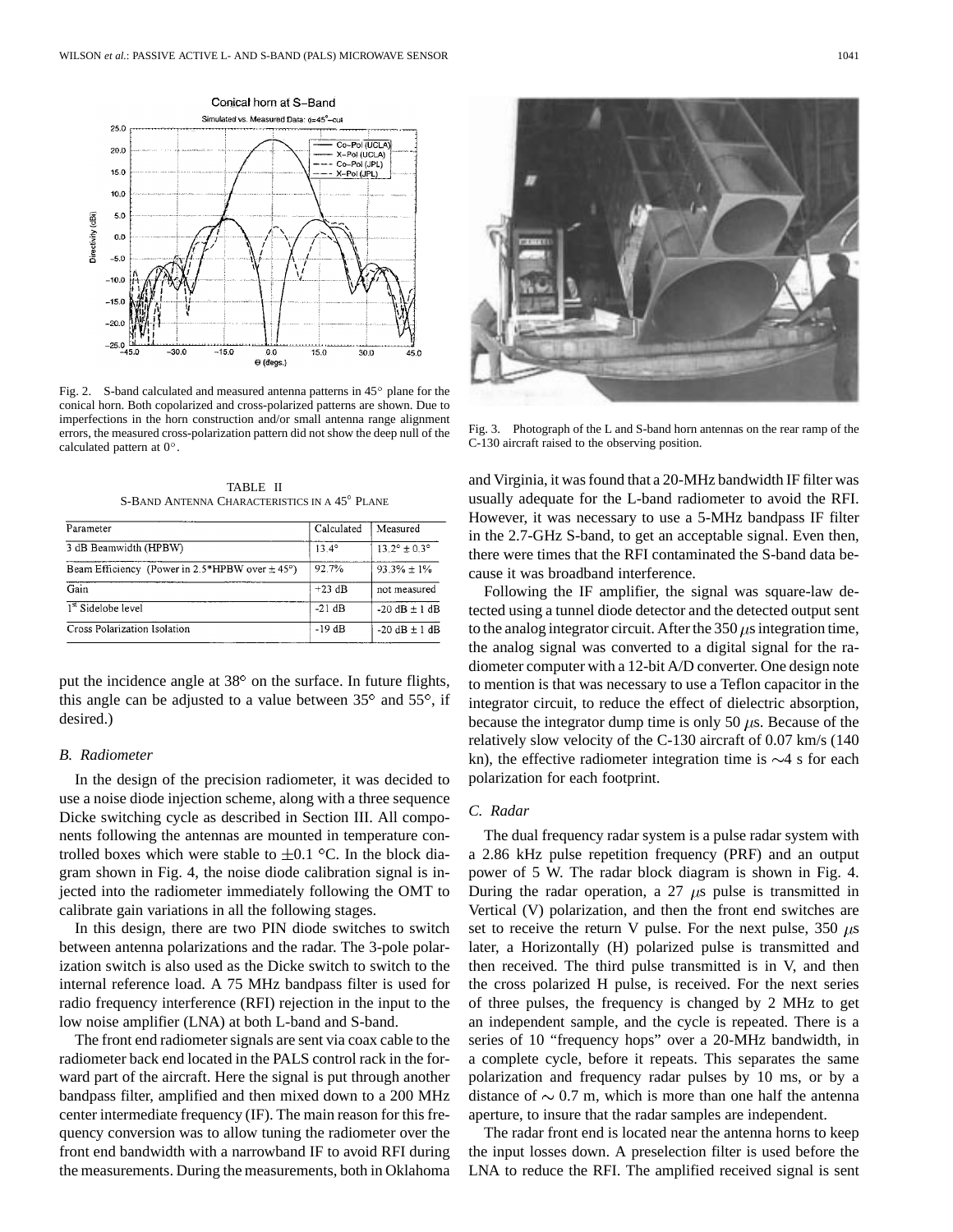

Fig. 4. PALS system block diagram of radiometer and radar electronics. Only one frequency channel is shown. The radiometer and radar front ends are located near the antenna horns, and the back ends are located in the forward part of the aircraft.

back to the radar back end electronics located in the operator's control rack. The received signal is mixed down to an IF of 400 MHz, where it is filtered with a 10 MHz wide bandpass filter. At this point, the 1st LO is in synchronization with the transmitter frequency hopping, and thus the IF signal is a constant 400 MHz. After amplification, this signal is mixed down to 70 MHz and sent through the I/Q detector to measure the in-phase and quadrature-phase components of the received signal. The I/Q signals are filtered to a 1 MHz bandwidth, and then sampled with a 12-bit A/D converter at a rate of 2 MHz, during the range gate. This results in about 20 samples of the received pulse, which are used to calculate the average power of HH, VV, VH, and their mutual correlations  $\langle HHVV^* \rangle$ ,  $\langle HHVH^* \rangle$ , and . It should be noted that all the radar local oscillator (LO) signals are phase locked to a 10-MHz reference oscillator to provide phase coherence among all the signals. Also, all the electronics boxes are temperature controlled with a stability of  $\pm 0.1$  °C.

# *D. Control and Data*

The control and data system for PALS uses three Pentium II based personal computers, networked together, as shown in Fig. 5. The timing and radar control software was written in the Microsoft Visual C++ language operating with the Windows 95 Rev 2 operating system. The radiometer control software was written in Microsoft Visual Basic 5.0, also operating with Windows 95 Rev 2.

The timing computer is used to generate all the system timing signals, using a high-speed digital interface card. This provides all the signals for the radar and the radiometer to switch between the different operating modes and for the data conversion and collection. The advantage of this approach is that it is relatively straightforward to program the timing signals, and it was fast to change signals as the system design evolved.

The radar computer controls the IF attenuator and processes and records the radar data. The radar data, which includes the I,  $I^2$ , Q, and  $Q^2$ , and mutual correlations, are averaged into 0.5-s intervals and written to the hard disk. The radar computer also takes input commands from the operator and provides a real time data display. The radiometer computer controls the LO frequency, reads in the radiometer data, averages it into 0.5-s samples, writes it to its hard disk, and provides a real time data display. The radiometer computer also records the physical temperatures of the horns and electronics every minute. Following each data flight, all the data is backed up on both floppy disks and a CD-ROM.

The aircraft engineering data, which includes the aircraft location, altitude, attitude, heading, and IR temperature sensor, was transmitted to both the radiometer and radar computers at 1-s intervals by the NCAR C-130 data system. This data was incorporated directly in the radiometer and radar data files.

## III. CALIBRATION

# *A. Radiometer*

The PALS radiometers are calibrated with a noise diode source that is injected following the antenna horn and OMT. A three-sequence switching cycle is used for the observations to achieve maximum stability. In this scheme, the radiometer is alternately switched between the antenna, the antenna plus noise, and the reference load. The Dicke switching rate was  $\sim$ 80 Hz, to effectively eliminate any system gain variations.

The radiometer antenna temperatures  $T_a$  are calculated using the following equation:

$$
T_{\rm a} = T_{\rm h} + L_{\rm h}^* \left[ T_{\rm ref} - T_{\rm h} - T_{\rm nd}^* \frac{(V_{\rm r} - V_{\rm a})}{(V_{\rm n} - V_{\rm a})} \right] \tag{1}
$$

where

- $T_{\rm h}$ temperature of the antenna input loss  $L<sub>h</sub>$ ;
- $L_{\rm h}$ antenna horn, OMT, and input cable loss;
- $T_{\rm ref}$ temperature of the reference load;
- $T_{\rm nd}$ effective temperature of the noise diode source;
- $V_{\rm r}$ output voltage when switched to the reference load;
- $V_{\rm a}$ output voltage when switched to the antenna;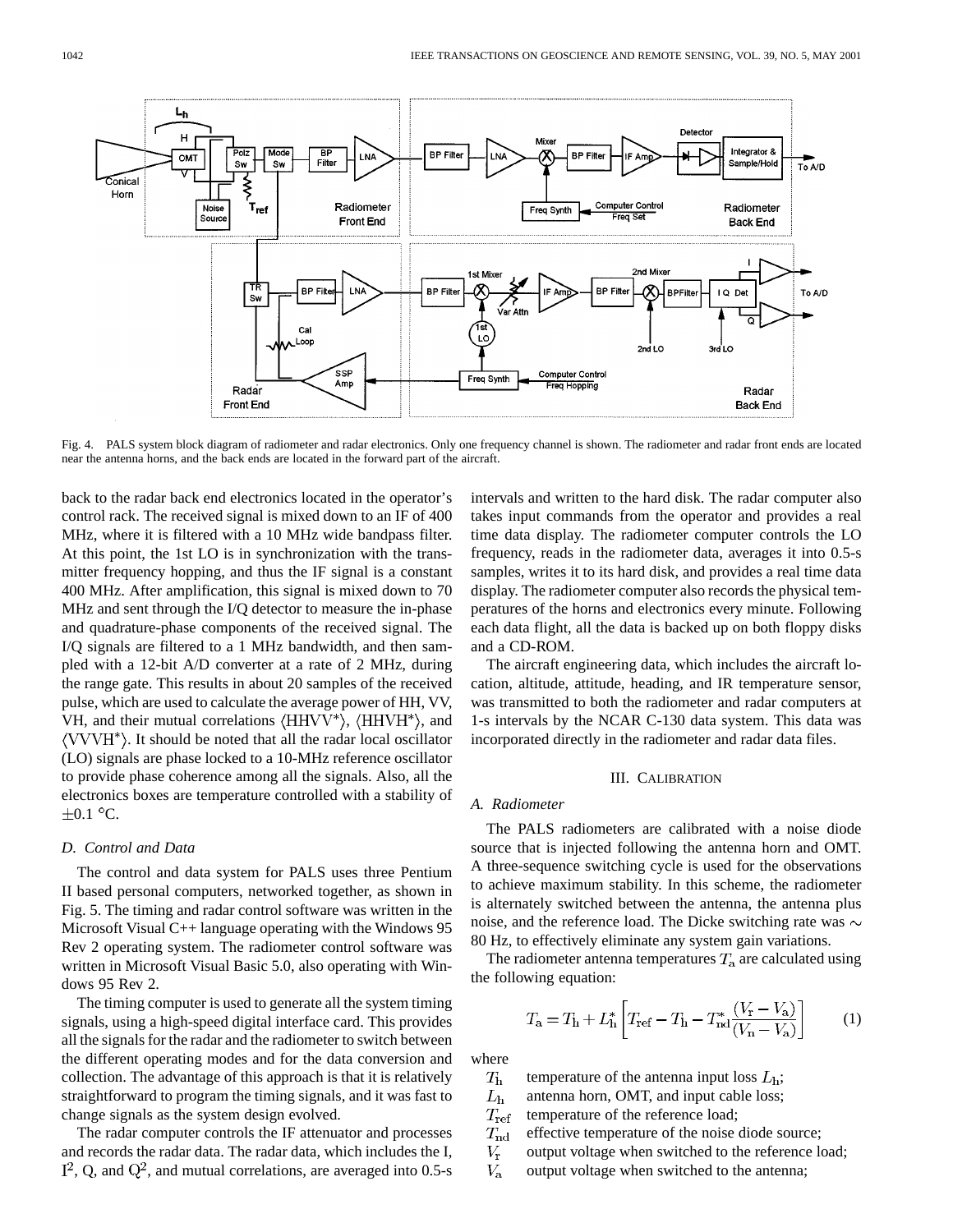

Fig. 5. PALS control and data system block diagram showing the three personal computers and their connections and functions.

#### $V_{\bf n}$ output voltage when switched to the antenna with the noise source on.

As seen from (1), the advantage of this three position Dicke switching scheme, is that the measured antenna temperature depends on very stable quantities. However, it should be noted that (1) contains the input loss term  $L<sub>h</sub>$ , which is difficult to measure. (It was assumed that most of this loss was in the horn throat, the OMT and the input cable to the noise diode coupler. The temperature of this loss was assumed to be the average of the horn throat, OMT and baseplate temperatures.) The approach that was taken with the PALS radiometer was to make observations of a known source, which we could accurately predict the antenna temperature, and then calculate the value of  $L<sub>h</sub>$  to match the measured and predicted temperatures.

On July 11, the absolute calibration of the radiometers was made by measuring the antenna temperatures while flying at 300-m altitude over a fresh water lake in Oklahoma with a nominal incidence angle of 38°. The incidence angle of the measured antenna temperatures was corrected for the roll and pitch of the aircraft with an accuracy of  $0.1^\circ$  every second. The corrected antenna temperatures were then compared to the calculated temperatures from a model using the dielectric constant of fresh and sea water given by Klein and Swift [4]. The temperature of the lake was measured from the aircraft using an IR sensor to be  $28\text{ °C}$ , and the wind speed was estimated from visual observations to be 3–5 m/s. These parameters were included in the model and the predicted antenna temperatures were calculated to be  $T_aV = 137.8$  K and  $T_aH = 97.2$  K for L-band and S-band. A wind velocity sensitivity of 0.3 K per m/s was used based on Hollinger [5] and Swift [6] measurements and our ocean measurements over buoys. Note that these values include the reflected atmospheric and cosmic background emission ( $\sim$ 3.4 K at V and  $\sim$  4.2 K at H) and the *in-situ* atmospheric emission of  $\sim 0.5$  K. Following the flight on July 11, the noise diode source was calibrated using ambient and liquid nitrogen cooled coax loads connected to the radiometer inputs at the OMT/antenna horn. From these data, it was possible to calculate the input loss values for  $L<sub>h</sub>$  for both frequencies and polarizations. These values were L-band:  $L_{\text{hV}} = 1.14 (0.57 \text{ dB})$ ,  $L_{\text{hH}} = 1.15$  (0.61 dB), S-band:  $L_{\text{hV}} = 1.09$  (0.37 dB), and  $L_{\text{hH}} = 1.08$  (0.33 dB).

On other measurement days in Oklahoma, these loss values were used, and the temperature of the noise diode was adjusted to bring the measured lake brightness temperatures into agreement with the model calculations. Only *small* changes in  $T_{\text{nd}}$ were necessary from day to day, which were due to changes in the front end cables from system troubleshooting. Absolute calibrations using models may have absolute errors of  $1-2$  K; however, the relative day to day errors should be  $\lt 1$  K.

During the Atlantic Ocean measurements on July 17–19, passes were made over the NDBC Buoy 41 001 in a star pattern at an altitude of 1250 m. The passes, which did not have apparent sun glint, were chosen for the calibration runs. For this case, the model was run with an  $SSS = 36$  psu, using the temperature of 28  $^{\circ}$ C, and a wind speed of 5 m/s. (The temperature and wind speed were taken from the buoy data, which were constant over the measurement time, and the value of 36 psu was used based on data from the Cape Hatteras ship.) The predicted temperatures for an incidence angle of 38° were:  $T_aV = 116.4$  K,  $T_aH = 81.2$  K for L-band, and  $T_aV = 130.6$  K,  $T_aH = 91.7$  K for S-band. (Note that these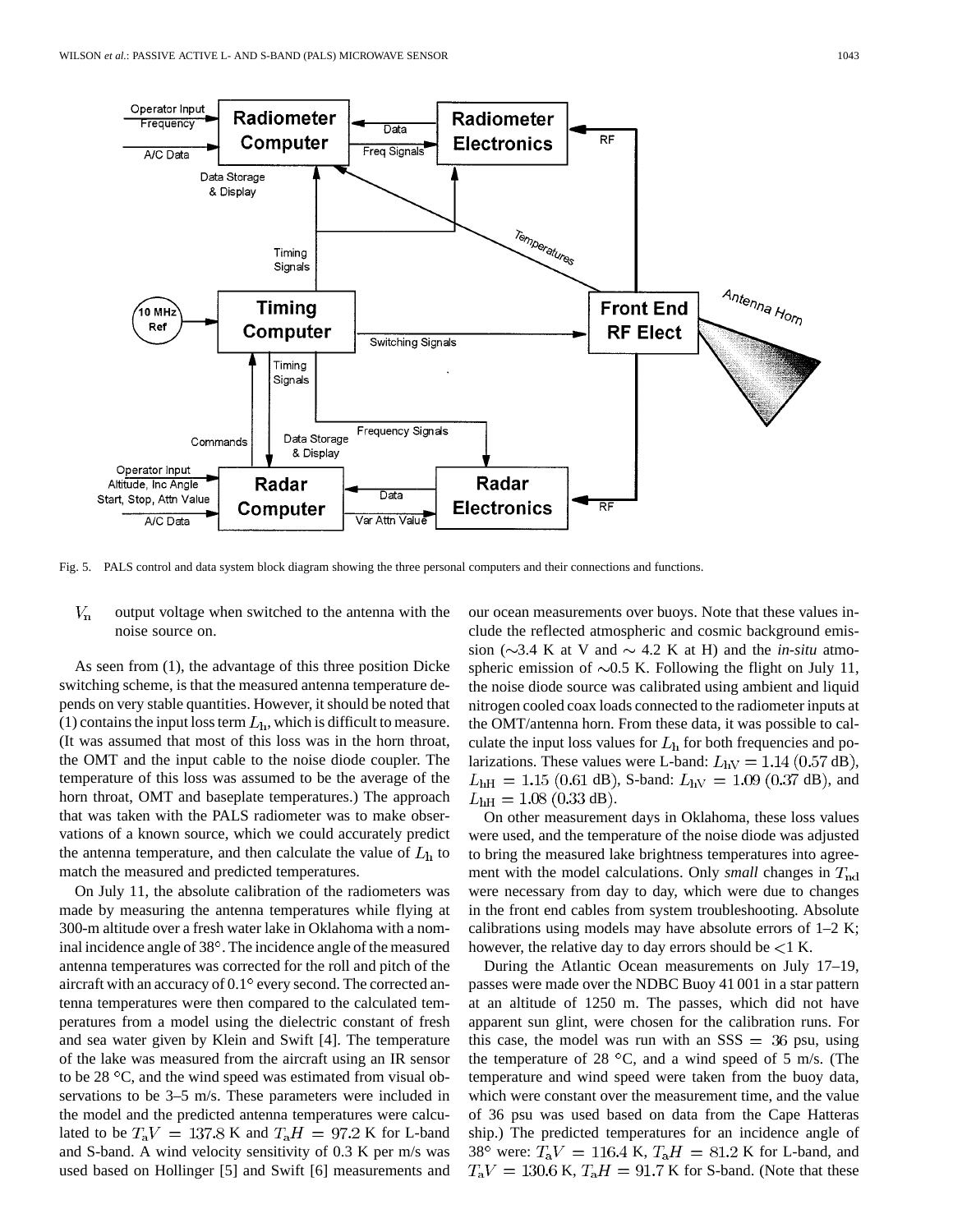values also include the reflected atmospheric and cosmic background emission and the *in-situ* atmospheric emission for a total of  $\sim$  5 K.) Using the July 11 loss values, the noise diode value was calculated to match the predicted ocean temperatures. During *all* the July Ocean measurements, the noise source temperature was set to this value. Based on this calibration procedure, it is estimated that the absolute calibration of the radiometers for this set of measurements was within  $\pm 2$  K.

# *B. Radar*

The radar signal is calibrated by measuring a small fraction of the transmitted power $(-90 \text{ dB})$ , and receiver gain through the calibration loop and receiver, and then using the measured system losses, antenna gain, and target range to calculate the radar target cross section,  $\sigma_{o}$ . During the normal data taking, the received signal is measured with the range gate adjusted to receive the return pulse and the IF attenuator set to the data value. During the short calibration cycle, every 10 s, the signal is measured during the transmit time with the IF attenuator set to a higher calibration value. Following this measurement, the transmitter is turned off and the system noise signal is measured with the IF attenuator set at the calibration value and then the data value.

In terms of the absolute value, the measured antenna gain and the receive and transmit losses, were used for the radar calibration, and it is estimated that the values of  $\sigma_0$  have errors  $\pm 2$  dB. With the calibration loop, the radar calibration depends on stable quantities, and the relative measurements over periods of a few hours are expected to be within 0.1 dB.

## IV. TEST FLIGHTS

Under an agreement with the National Science Foundation, the PALS instrument was installed on the NCAR C-130 aircraft in May/June 1999. Because of the large size of the antenna horns, this was the most practical aircraft for the PALS instrument. The instrument was mounted with the antenna assembly installed on the rear ramp of the aircraft, which was closed during takeoff and landing. When up to the cruising altitude of  $\sim$ 1.3 km (3900 ft), the ramp was lowered, and the antenna assembly was raised to have the antennas pointing down at a 38<sup>°</sup> incidence angle. In July 1999, the PALS instrument was used for two missions — soil moisture and ocean salinity.

## *A. Soil Moisture*

The first mission was making measurements of soil moisture in the Little Washita Watershed near Oklahoma City from July 8 to 14. This was in support of the Southern Great Plains 1999 experiment (SGP99). Six flights were made during this period. It rained on July 10th, so it was possible to get dry data on July 8 and 9, and then monitor the drying out from July 11 through July 14. Samples of the L-band radiometer and radar data from July 9 and July 11, on line 9E are shown in Fig. 6. (The S-band data has a similar shape with slightly less polarization difference.) The surface IR temperature was  $31.8^{\circ}$ C $\pm$ 1<sup>o</sup>C on July 9, and  $23.0^{\circ} \pm 1.5^{\circ}$ C on July 11 over this line.

The western part of this line had less vegetation and received greater precipitation, which accounts for the larger brightness temperature variations of 40–50 K before and after the rainstorm. This also explains the larger radar backscatter difference of 2–5 dB on the wetter July 11. The changes in the radar backscatter are much larger than the changes in the brightness temperature, which is consistent to the greater radar sensitivity to surface roughness and vegetation. This set of soil moisture data has been analyzed, and a paper has been presented [7].

# *B. Ocean Salinity*

Three flights were made for ocean salinity measurements. These were on July 17–19, 1999, southeast of Norfolk VA, over the Gulf Stream, and out into the open ocean. The surface truth measurements of SSS, SST, and surface winds were gathered by Stephan Howden from the Goddard Space Flight Center (GSFC) on the Cape Hatteras ship from Duke University. The L-band radiometer and radar data from flights on July 18 over the Gulf Stream along with the ship data are shown in Fig. 7. These data show that the L-band brightness temperature decreased about 3 K in both polarizations when crossing the Gulf Stream. Along this line, the ship data shows an increase of 5 psu in the ocean salinity. The aircraft line and the ship line were separated by  $\sim$  20 km, which may account for the slight differences in the alignment of the salinity and brightness temperature gradients. The change in the S-band brightness temperature was  $\sim$ 1 K, which indicates a decrease in SSS sensitivity at the higher frequency. Note that the radar data shows relatively small changes in the surface roughness due to wind, and this roughness effect was corrected in the radiometer data (an empirical correction of  $-300^* \sigma_{\text{oLH}}$  was used on the radiometer data. This factor was based on area where the wind velocity changed for 0 to 5 m/s.) This data has also been corrected for the changes in the SST assuming a change of  $0.2$  K per  $1^{\circ}$ C in SST. There also may be a small correction for wind direction; however, this dependence is not known at this time. The area of surface roughness correction will be a major area of future PALS research.

To show the ability of the PALS system to measure small salinity changes, part of the flight path on July 18 covered the path of the M/V Oleander vessel, which had transited the day before. The M/V Oleander is a container cargo ship, which has a NOAA salinity sensor and measures the salinity on its route between Port Elizabeth, NJ and Hamilton, Bermuda, every week. The radiometer and radar data over the M/V Oleander path is shown in Fig. 8, along with the salinity data provided by the M/V Oleander. This shows an L-band brightness temperature decrease of  $\sim 0.2$  K. (This value has been corrected by 0.1 K due to the IR temperature increase of 0.5 K.) In this line, the radar backscatter was nearly constant, and thus only small corrections to the radiometer data for surface roughness were required. Over this path, the salinity data measured the day before increased by 0.4 psu, which is consistent with the decrease in the measured brightness temperature.

To show the stability of the system during the ocean measurements, two sets of data taken on July 19, separated by two hours over the same area, were compared. These data showed the average (Vertical+Horizontal) brightness temperatures over this area were within 0.2 K for these two sets of data, which confirms the estimate of system stability.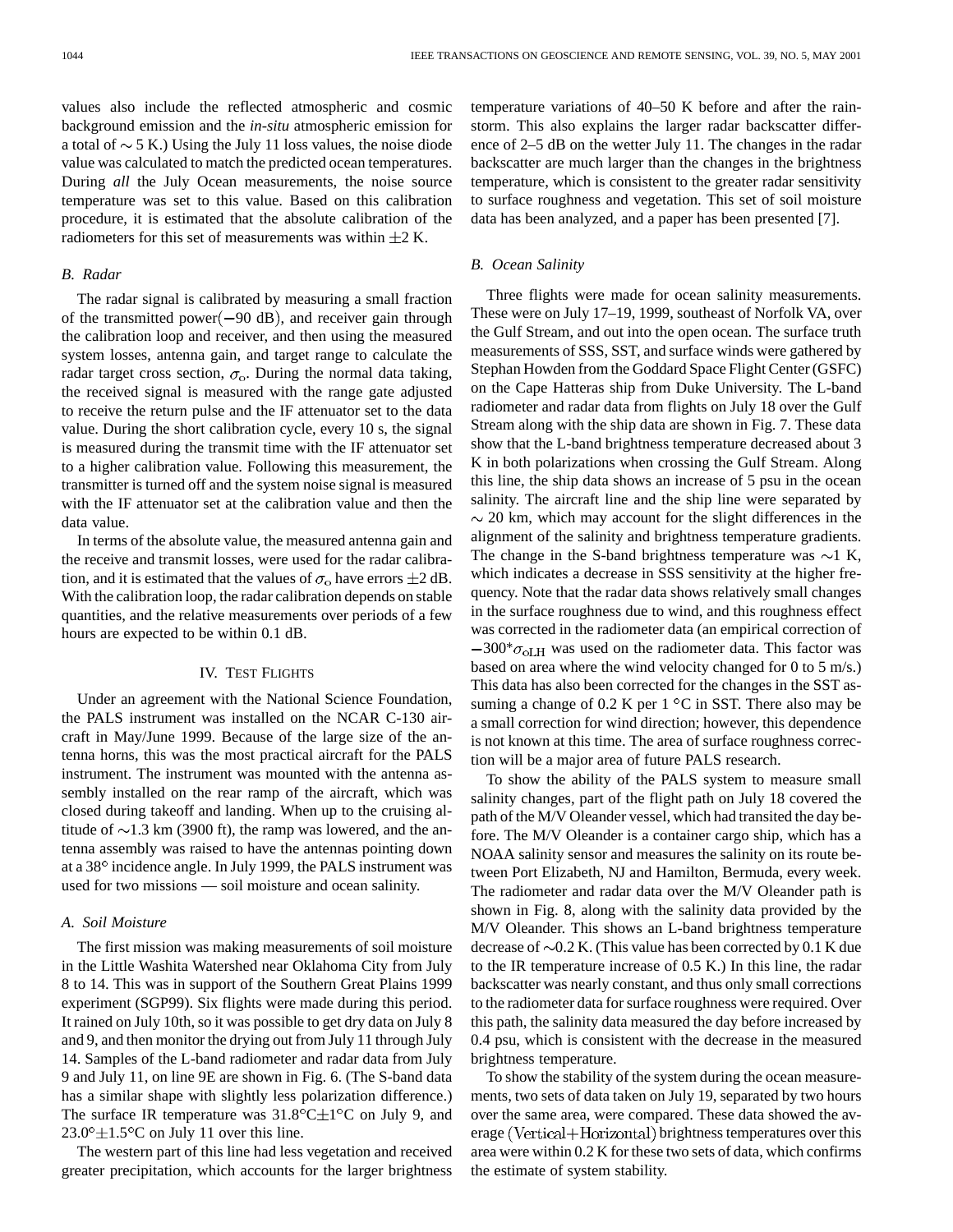

Fig. 6. Soil moisture data from line 9E on July 9 and 11 at  $\sim$  10 am in the Little Washita Watershed before and after a rainstorm which occurred on July 10. The latitude was 34.935°. The notation refers to the date and polarization. Only the vertical polarization is shown in the radar data to reduce the confusion of overlapping plots. (The notation 9V and 11V indicate the VV  $\sigma_{\rm o}$  from July 9 and 11, respectively.) Note the large decrease in the radiometer brightness temperatures of  $\sim$  10-50 K, and the increase of  $\sim$  2-5 dB in the radar cross section with the wetter conditions on July 11.

## V. SUMMARY

A passive/active L/S-band (PALS) microwave aircraft instrument has been built and tested. The purpose of this instrument was to make precision remote sensing measurements for the development of improved algorithms for retrieval of soil moisture and ocean salinity. In July 1999, the instrument was used in Oklahoma in support of the SGP99 experiment. Also in July 1999, the instrument was used off the coast of Virginia and North Carolina to measure the ocean brightness temperatures to develop models for ocean salinity retrievals. The measurements were successful, and the detailed science results will be published shortly. The measurements demonstrated a radiometer with an absolute accuracy  $< 2$  K, with a relative stability of  $\sim 0.2$  K over a few hours. The radar also showed an absolute accuracy of  $\pm 2$  dB, and a stability of 0.1 dB over a few hours.

There are two factors on the ocean measurements that deserve comment. One constant problem with the ocean measurements near Norfolk, VA, was the nearly constant RFI at the S-band frequency. The RFI was very broadband and usually contaminated the S-band signal by 0–5 K. This was disappointing; however, on Sunday, July 18, the RFI was noticeably less and many of the S-band measurements were of good quality.

The other aspect of the ocean measurements was the effect of the sun's reflection, or sun glint, into the antenna sidelobes. At L-band the sun is a very strong source with an effective temperature  $> 100 000$  K, and this can be a major source of interference for antennas with high sidelobes. The advantage of the PALS conical horn antennas, with their relatively low sidelobes, and observing from the rear of the C-130 aircraft, was that if the reflected sun image was  $> 45^{\circ}$  from the antenna beam direction, there was no detectable interference. Most important observations were scheduled near local noontime to reduce the effect of sun glint. However, when the data showed possible sun interference, it was always possible to reverse the flight direction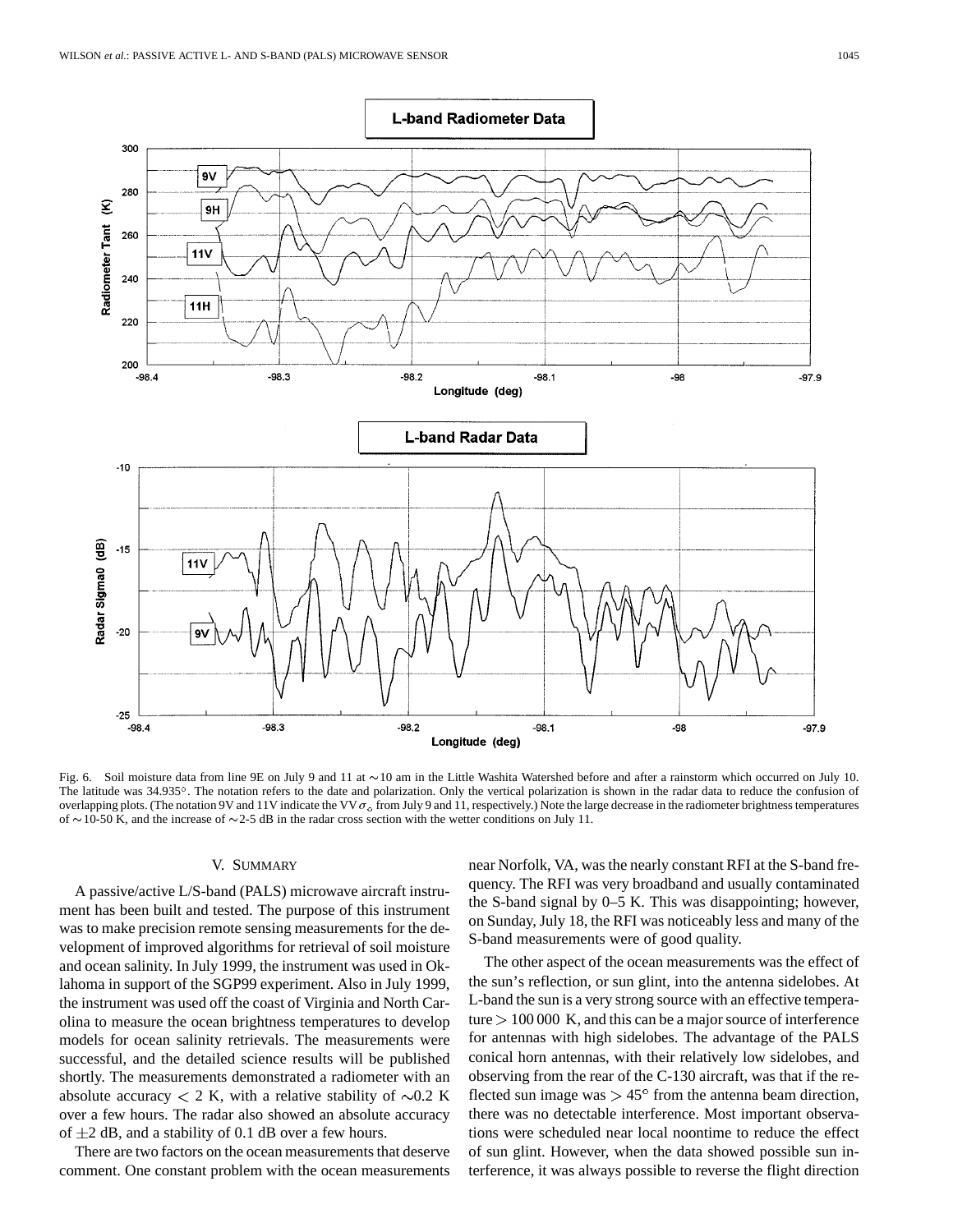

Fig. 7. L-band brightness temperature and ocean salinity data over the Gulf Stream on July 18, 1999. Corrections to the radiometer data have been made for surface roughness and surface temperature changes. The H polarization radiometer data is offset by  $+34$  K to show both sets of data on the same plot. The average latitude of the aircraft was  $35.51^\circ$  and the average latitude of the ship was  $35.31^\circ$ . The increase in the brightness temperatures, corresponding to the decrease in the salinity, is not aligned exactly due to the slight difference in the position of the measurements.



Fig. 8. Open ocean salinity data along the line of the M/V Oleander on July 18, 1999. The horizontal L-band data has a  $+34$  K bias to show both curves on the same scale. Both polarizations of the L-band radiometer data are shown with a linear curve fit. The SSS are data from the M/V Oleander thermo salinograph (TSG) on July 17, 1999.

to eliminate the effect. Future measurements will be planned during the night to completely avoid this problem.

It is planned to improve the calibration accuracy and stability of the PALS radiometers, by adding mechanical switches just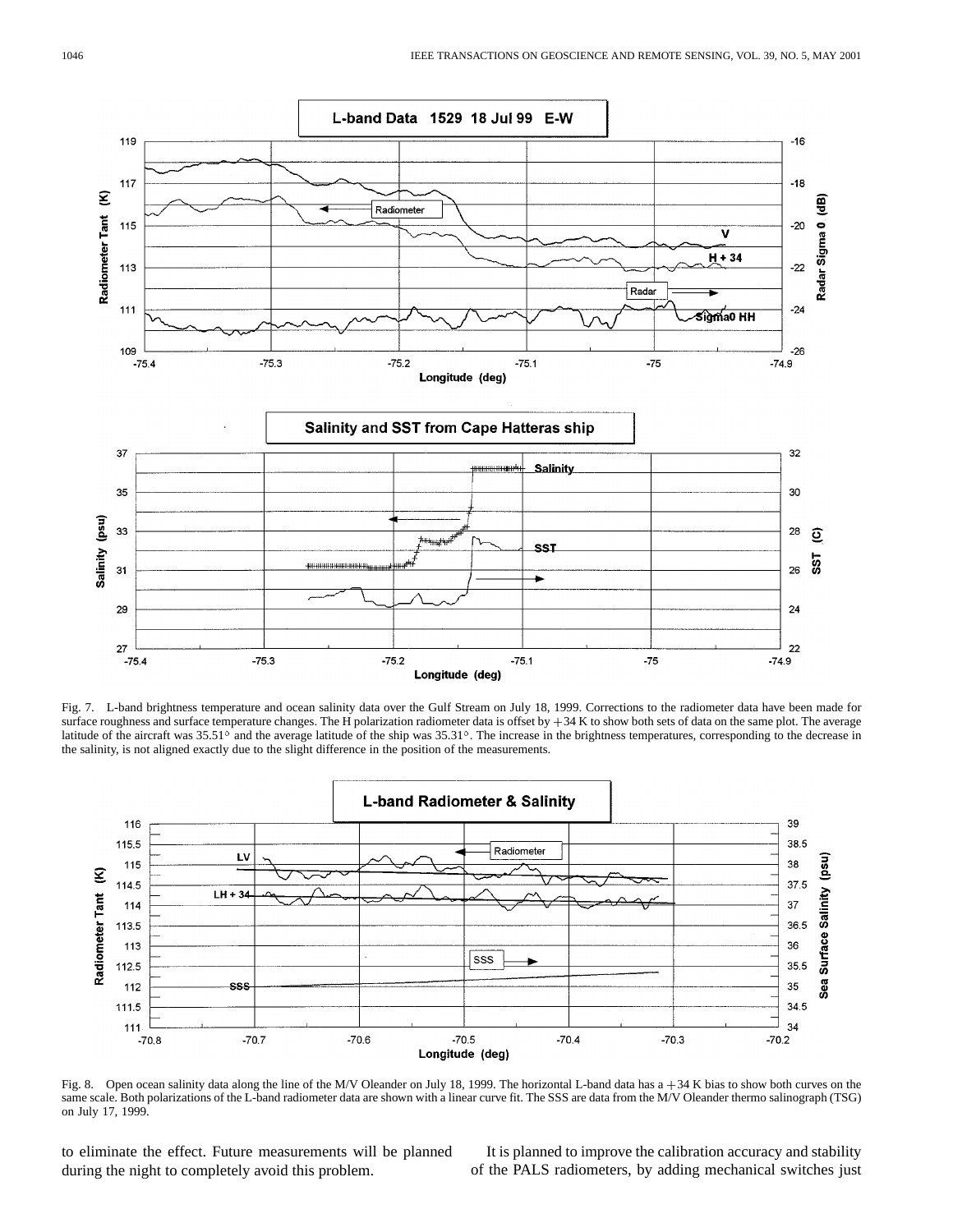after the antenna to allow switching in ambient and cooled loads periodically during the flight measurements. This will serve to accurately calibrate the noise diode and any temperature offsets. At the low frequency of L-band, it is not practical to place the large ambient and cold loads in front of the antenna. This approach to make absolute system calibrations, just after the antenna, using calibrated and stable coaxial loads, and then using known water targets to calibrate the antenna losses, will significantly improve the absolute calibration and the day to day stability. Plans for future PALS instrument experiments include additional open ocean measurements of the SSS and support for soil moisture measurement campaigns.

## ACKNOWLEDGMENT

The authors would like to thank the crew of the NCAR C-130 aircraft for their support and help during these missions. They also thank S. Howden and the crew of the Cape Hatteras for their help during the salinity missions. They also thank R. Hoferer of UCLA for his assistance in computing the horn patterns.

## **REFERENCES**

- [1] S. H. Yueh, R. West, W. J. Wilson, F. K. Li, E. G. Njoku, and Y. Rahnat-Samii, "Error sources and feasibility for microwave remote sensing of ocean surface salinity," *IEEE Trans. Geosci. Remote Sensing*, vol. 39, pp. 1049–1060, May 2001.
- [2] J.-P. Wigneron, P. Ferrazzoli, J.-C. Calvet, Y. Kerr, and P. Bertuzzi, "A parametric study on passive and active microwave observations over a soybean crop," *IEEE Trans. Geosci. Remote Sensing*, vol. 37, pp. 2728–2733, Nov. 1999.
- [3] E. G. Njoku, W. J. Wilson, S. H. Yueh, and Y. Rahmat-Samii, "A largeantenna microwave radiometer-scatterometer concept for ocean salinity and soil moisture sensing," *IEEE Trans. Geosci. Remote Sensing*, vol. 38, pp. 2645–2655, Nov. 2000.
- [4] L. A. Klein and C. T. Swift, "An improved model for the dielectric constant of sea water at microwave frequencies," *IEEE Trans. Antennas Propagat.*, vol. AP-25, pp. 104–111, Jan. 1977.
- [5] J. P. Hollinger, "Passive microwave measurements of sea surface roughness," *IEEE Trans. Geosci. Electron.*, vol. GE-9, pp. 165–169, July 1971.
- [6] C. T. Swift, "Microwave radiometer measurements of the Cape Cod Canal," *Radio Sci.*, vol. 9, no. 7, pp. 641–653, 1974.
- [7] E. G. Njoku, W. J. Wilson, S. H. Yueh, T. Jackson, V. Lakshmi, and J. Bolter, "Soil moisture and vegetation observations during SGP99 using the POLS airborne radiometer-radar system," *IEEE Trans. Geosci. Remote Sensing*, to be published.



**William J. Wilson** (S'59–M'64–SM'86–F'98) received the B.S.E.E. degree from the University of Washington, Seattle, in 1961, and the M.S.E.E., E.E., and Ph.D. degrees in electrical engineering from the Massachusetts Institute of Technology, Cambridge, in 1963, 1964, and 1970, respectively.

In 1964, he served in the U.S. Air Force, working on military communication satellites. In 1970, he joined the Aerospace Corporation, Los Angeles, CA, and was involved in the design and construction of the millimeter-wave receivers and radio astronomy

observations. In 1976 and 1977, he was an Assistant Professor in the Electrical Engineering Department, University of Texas, Austin. He returned to the Aerospace Corporation in 1977, where he was involved with research in millimeter-wave radiometers and low-noise receivers. In 1980, he joined the staff of NASA's Jet Propulsion Laboratory (JPL), Pasadena, CA, where he is the Supervisor of the Microwave Advanced Systems Group. At JPL, he has been working on low-noise microwave and millimeter-wave radiometers and radar systems for aircraft and spacecraft for Earth remote sensing applications. He is currently a Senior Research Scientist at JPL. He has published more than 150 technical papers and reports.



**Simon H. Yueh** (M'92) received the S.B.and S.M. degrees from the Electrical Engineering Department of the National Taiwan University, Taipei, Taiwan, R.O.C., in 1982 and 1984, respectively, and the Ph.D. degree in electrical engineering from the Massachusetts Institute of Technology (MIT), Cambridge, in 1991. From February to August 1991, he was a Postdoctoral Research Associate at MIT, where he developed various techniques for the calibration of polarimetric radars and theoretical models for the remote sensing of rough surfaces and vegetation.

In 1991, he joined the Radar Science and Engineering section at the Jet Propulsion Laboratory, California Institute of Technology, Pasadena, where he has been working on advanced active and passive microwave techniques for ocean surface remote sensing. He has been the principal investigator and co-investigator of numerous NASA and NPOESS projects on ocean surface research. He has authored four book chapters and published 40 refereed articles. His current fields of interest include techniques and instrument developments for microwave remote sensing of soil moisture, ocean surface salinity, ocean winds, and polar ice and theories for active and passive microwave remote sensing.

Dr. Yueh received the 1995 IEEE GRSS Transaction Prize Paper Award for a paper on polarimetric radiometry. He also received the 1998 JPL Director Lew Allen Award for Excellence in recognition for his pioneering research of passive microwave polarimetric remote sensing to earth surface investigations.

**Steven J. Dinardo** received the B.S.E.E degree from California State University, Los Angeles in 1983.

In 1978, he joined NASA Jet Propulsion Laboratory (JPL). Pasadena, CA, where he has been involved in various projects, including very long base interferometry (VLBI), mobile VLBI, orbiting VLBI, GPS receiver development, and international GPS service. From 1995 through 1997, he was responsible for the deployment of the JPL aircraft polarimetric wind radiometers on NASA's DC-8 and P-3. He successfully coordinated the Hurricane Ocean Wind Experiment, sponsored by NASA and NPOESS, resulting in the first airborne Ku-Band scatterometers and multifrequecy polarimetric radiometers flights over hurricanes. He has also been responsible for development and deployment of JPL's aircraft rain radar and a 94-GHz cloud profiling radar on NASA's DC-8. He is currently involved in the development of low noise microwave radiometers and radar systems for aircraft and spacecraft for remote sensing of soil moisture and ocean salinity.



**Seth L. Chazanoff** received the B.S. degree in computer and information sciences from The Ohio State University, Columbus, in 1978 and the M.S. degree in computer science from West Coast University, Los Angeles, CA, in 1989.

He joined the Jet Propulsion Laboratory, Pasadena, CA, in 1978, where he is currently a Senior Engineer.



ocean features.

**Amarit Kitiyakara** received the B.S.E.E. and M.S.E.E. degrees from Stanford University, Palo Alto, CA in 1990 and 1991, respectively.

He joined the Jet Propulsion Laboratory, Pasadena, CA, in 1993 where he develops microwave systems for Earth remote sensing. Current projects include the JASON-1 Microwave Radiometer (JMR), an atmospheric water vapor sensor for the JASON-1 ocean altimetry mission, and the Wide Swath Ocean Altimeter (WSOA), an experimental radar interferometer for global mapping of mesoscale